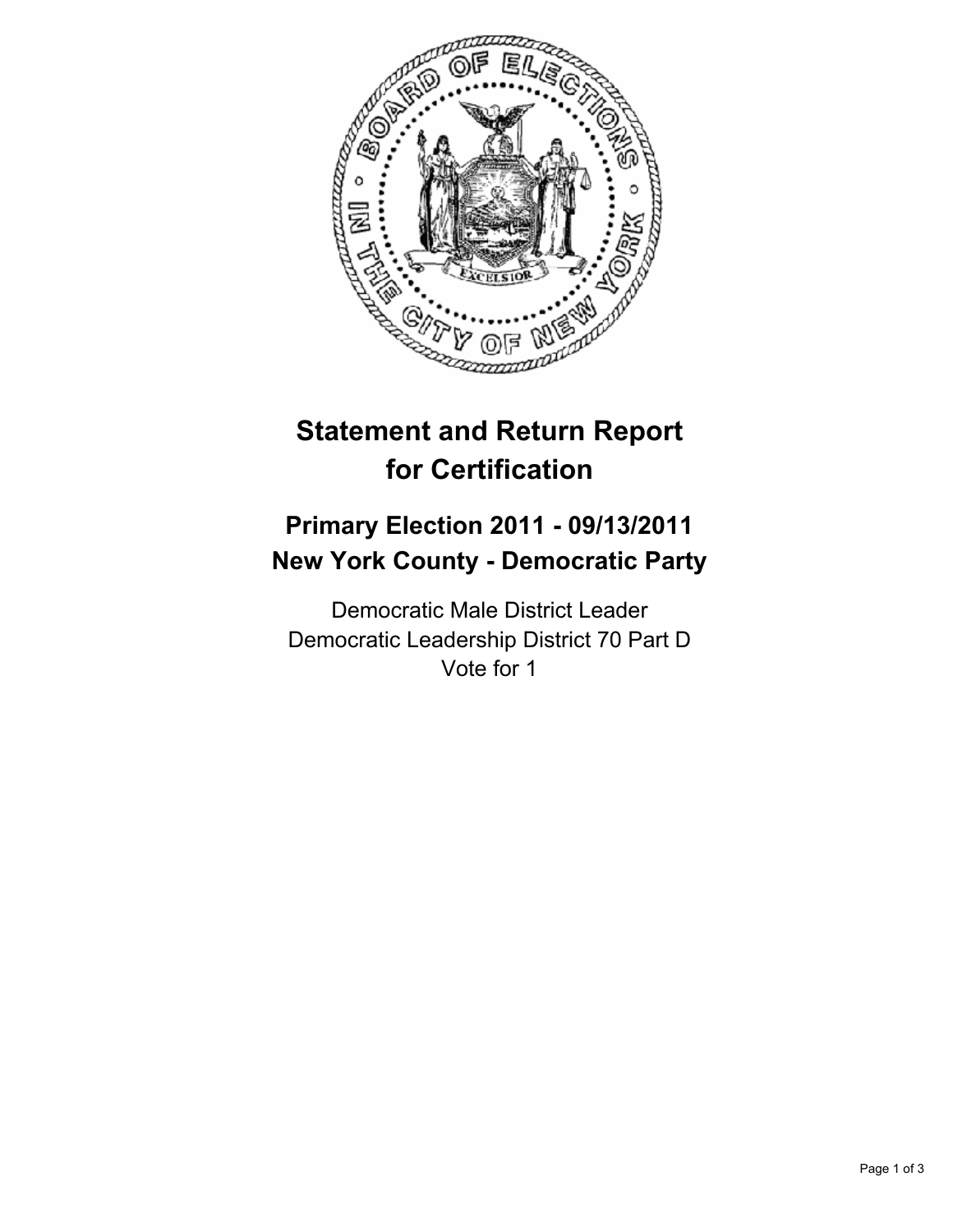

### **Assembly District 70**

| <b>PUBLIC COUNTER</b>                                    | 1,376    |
|----------------------------------------------------------|----------|
| <b>EMERGENCY</b>                                         | 0        |
| ABSENTEE/MILITARY                                        | 44       |
| <b>FEDERAL</b>                                           | 0        |
| <b>SPECIAL PRESIDENTIAL</b>                              | $\Omega$ |
| <b>AFFIDAVIT</b>                                         | 24       |
| <b>Total Ballots</b>                                     | 1,444    |
| Less - Inapplicable Federal/Special Presidential Ballots | 0        |
| <b>Total Applicable Ballots</b>                          | 1,444    |
| <b>MICHAEL H ADAMS</b>                                   | 265      |
| <b>JAMAAL NELSON</b>                                     | 614      |
| <b>BRIAN BENJAMIN</b>                                    | 424      |
| AARON ALEMENTAL (WRITE-IN)                               |          |
| LAWRENCE RIDDICK (WRITE-IN)                              | 1        |
| PAT JONES (WRITE-IN)                                     | 1        |
| <b>Total Votes</b>                                       | 1,306    |
| Unrecorded                                               | 138      |